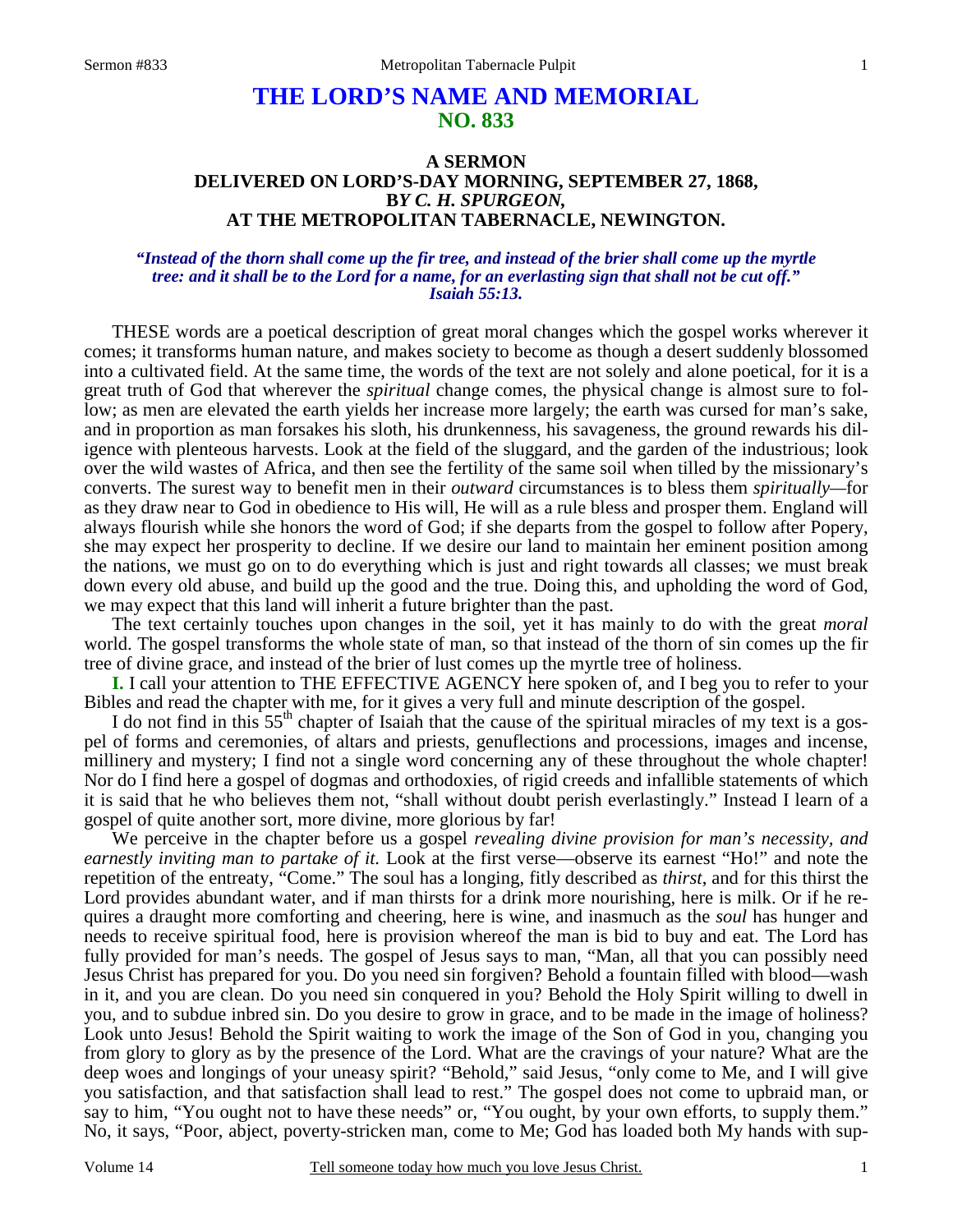plies for your great necessities; only come and take what God freely presents to you without money and without price." The gospel, then, which is to turn the thorn into the myrtle, is one which declares that God has made provision for the necessities of man, and which then heartily and earnestly invites man to partake thereof. I cannot understand the gospel of some ministers who never dare to say to a sinner, "Come," and are afraid to bid him repent and believe the gospel of Jesus Christ! I know why they are so afraid, because they believe that man is not able, of himself, to repent and believe (in which belief I fully agree with them), and therefore they will not bid men do what is beyond their power. Yet if preaching is the word of God, it should of right be something more than any and every simpleton might accomplish! Now, any fool has faith enough to tell a man to do what he knows he *can* do, but it takes a man full of faith, and sent of God to command men, in God's name, to do things far beyond human reach! When a man dares speak as God would have him, the Holy Spirit puts force into the command, and the hearer is enabled to do what he would not otherwise have attempted. The gospel which cries, "Awake, you who sleep, and rise from the dead, and Christ shall give you life"—this is the power of God unto salvation! We prophesy unto the dead, and cry, "You dry bones, live!" Any man in all Israel could have said to the living bones, "Live," but only an Ezekiel could say, "You dry bones, live!" This is one of the tests of the true servants of God, that they dare to bid men do what of themselves they cannot do; that, speaking in their Master's name, they believe that the power of God, Himself, goes forth with the word of gospel command, and that God's commands are God's enabling to His elect when listening to His truth.

 From the same verse it is most clear that *this gospel is as free as the air, for we read over and over again*, "Buy without money and without price," and are not those invited to come who have no money? The meaning of this must is not merely that men *cannot purchase* salvation with gold, but that they *cannot merit* it any way. gospel blessings must be received gratis; the Lord stops not to bargain and quibble with sinners; you are not to dream of *deserving* mercy; you are not to think of making yourself fit for salvation; you are to come to Jesus just as you are. If you have no good feelings, you are to come to Christ to get them; if you have no graces, or virtues, or right emotions, you may come to Jesus for all things. If you are so bad that if you were sifted, there would not be found a grain of goodness in you, yet nevertheless, he who has no money, let him come, let him come, and freely take what God provides! The gospel of Jesus is as free as the air we breathe; our lungs receive air without let or hindrance, and there is no toll or tax upon it. Divine grace is as free as the water gushing from the rock, whereof every thirsty traveler may partake; free, I say, to every man of woman born who is led by grace to long for it. "Then why do they not take it?" you ask, and the answer is, because their wills are perverse towards Christ, and it needs an act of sovereign grace to make men willing to receive Him. Yet remember if they will not receive the grace of God, the fault lies wholly with themselves; their eternal ruin is of their own procuring!

 Further observe that it is a gospel of *hearing, and not of doing*. See the second verse, "Listen carefully" [NKJV]. Notice the third verse, "Incline your ear." And yet again, *"Hear* and your soul shall live." Death came to us first through the eyes, but salvation comes through the ears. Our first parent, Eve, *looked* at the fruit; she "saw that it was good," and so she plucked; and so we fell. But no man rises to eternal life by signs and symbols appealing to the *eyes*—it is by the use of the *ears* that the joyful news is communicated! The soldiers of Emanuel would gladly carry Eye-Gate by storm, but it is not to be done; Ear-Gate is a far more accessible point of attack for the gospel warrior; there we must sound the silver trumpet, and there we must keep the battering rams of the gospel continually beating, for faith comes not by *seeing—*it comes by *hearing*, and hearing by the *word of God*. Dear hearer, if you desire eternal life, you have not now to perform a dreary penance, or to pass through tormenting horrors of mind; you do not have to live for years a meritorious life; you have but to *listen* to the gospel with attention and faith; listen to it, and receive it into your soul, and that gospel will do for you what you never can do for yourself—it will change your nature! And when your nature is changed, then good works will follow as a result, but if you seek good works as a *cause* of salvation, you will make a gross mistake; but if you will take the gospel to be in you the cause and root of holiness, then all manner of good things shall spring up to your comfort, and to God's praise. The first business of a sinner is to hear the gospel. Note how it is, over and over again, "Listen." "Incline your ear." "Hear, and your soul shall live." I charge you, frequent a gospel ministry; I beseech you, search the Scriptures; be diligent in seeking to know what the gospel is, for while you are waiting at the posts of Jesus' doors, you shall hear the good word which says, "Your sins, which are many, are forgiven you." Down with those gospels of gazing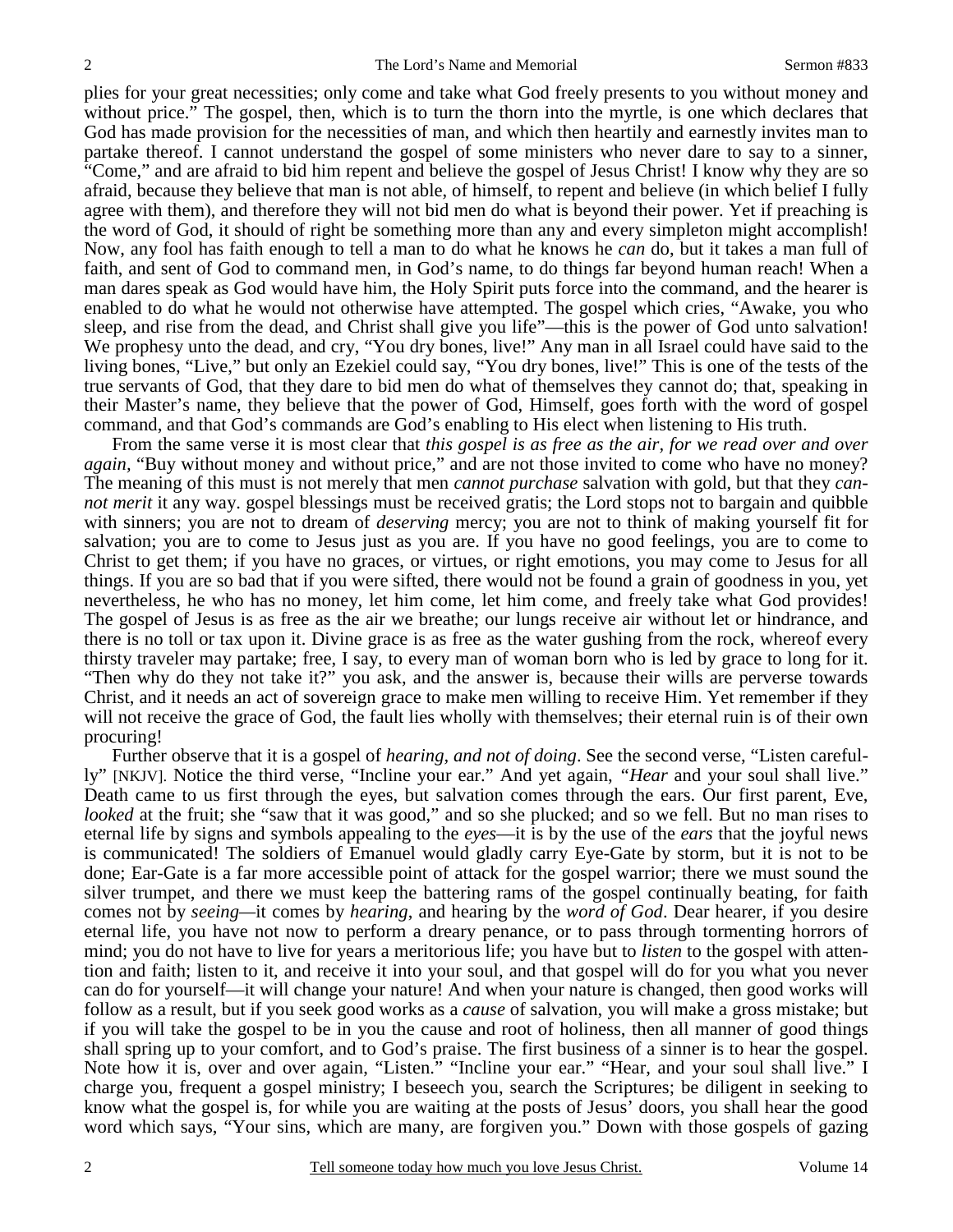and staring; they will damn men, but they cannot save them! The gaudy idolatries which every day are flaunted in our faces, are enough to make the martyrs start from their graves to curse their cowardly sons who tolerate such worse than fooleries. The land must surely groan at its heart to see that here again, on English soil, the pollution of crucifixes, and cross-bearings, and altars, and bald monks, and I know not what besides, multiplied in every corner! The gospel says, "Look to Jesus, and live." It does not say, "Look to crucifixes." Its message is, "Incline your ear, and come unto Me." Not, "Turn your *faces,* and gaze upon a priest acting like a fool in a pantomime." The gospel heard by the heart, and believed in by the soul is the great transforming agency of which Isaiah speaks.

 Furthermore, running your eyes down the chapter you will notice that the great means God makes use of for turning deserts into gardens, is the gospel founded on a covenant, a covenant made with David's Lord and Son. "I will make an everlasting covenant with you, even the sure mercies of David." We were all lost through a covenant; God made a covenant with Adam, a covenant of *works*. It was on this wise—"This do, and you shall live; abstain from eating of the forbidden tree, and you, and those whom you represent, shall live in My favor." Adam broke the condition of the agreement, and then and there, you and I, and all of us fell down and perished by the fatal act of our first parent. The Lord has now arranged a new covenant of a different character. It is made with Christ Jesus, the Second Adam, and with all whom He represents. It is on this wise—"You, Jesus, You shall keep the law, and You shall also suffer a penalty for all the breaches of My law by all who are in You; if You do this, all those who are in You shall live eternally." At this hour this covenant can never fail us, because our Lord Jesus has fully and completely obeyed the law, and has suffered the penalty due for our guilt. The conditions of the covenant of grace have been fulfilled, and the covenant of grace is henceforth unconditional! It consists only of promises on God's part to us, and not of legal obligations on our part to God; for Jesus Christ has fulfilled the obligations of His people towards God as far as the law of works is concerned. The everlasting and sure covenant stands on this wise: "I will bless you; I will save you; I will be your God, and you shall be My people." Now, if there had been an "if" in the covenant, turning upon something to be done by *us*, it could not have been called, as it is in the chapter, "an everlasting covenant," for it would have been quite sure to break down sooner or later. But Jesus the Lord, having kept to the utmost jot and tittle His part of the covenant of grace, and fulfilled the conditions, the eternal Father is now engaged to fulfill His portion of the covenant towards Jesus Christ and all who are represented in Him. This is the rock on which rests the blessed gospel! Wherever a covenant gospel is preached, it will work wonders, but it must always be a gospel based upon the covenant of grace, even the sure mercies of David.

 Still proceeding in our investigation of the chapter, notice that Isaiah describes a gospel whose success is guaranteed. See the fifth verse, "You shall call a nation that you know not." But we may call often, and men will not come; in this case, however, they *shall* come. "Nations that knew not you, shall run unto you." And again, in the  $10<sup>th</sup>$  and  $11<sup>th</sup>$  verses, "For as the rain comes down, and the snow from heaven, and returns not there, but waters the earth, and makes it bring forth and bud, that it may give seed to the sower, and bread to the eater: so shall My word be that goes forth out of My mouth: it shall not return unto Me void, but it shall accomplish that which I please, and it shall prosper in the thing whereto I sent it." The gospel of Jesus Christ is an agency adapted to produce the results which God designed; and with the accompanying Spirit of divine grace, the ordained results are always produced. It is no chance involved as to whether the preaching of the word this morning shall be useful or not; God has determined and settled its results from before the foundations of the world! What a consolation this ought to be to all of you who are serving your Lord Jesus; as far as *you* are concerned, everything depends upon your earnestness and fidelity; but as far as *God* is concerned, He has decreed and determined all results, and you may go in confidence that God shall not be disappointed, and the eternal purpose shall not be frustrated. Brothers and sisters, come what may, the gospel shall ultimately be triumphant! Even in our own land the gospel will yet, like a blast from the Lord, sweep cardinals, and priests, and monks, and all the Popish crew down Albion's white cliffs, and sink them in the sea! The day shall come when the ranks of superstition shall be broken like thin clouds before a Biscay gale; the gods of the heathens, shaking even now, shall fall from their pedestals! Celestial light shall scatter the infernal darkness once and for all; only be of good heart, you soldiers of the cross; the voice of Christ shall call the nations, and rising up from their bondage, the nations shall come to Him! The eternal Father shall send His quickening power into the hearts of myriads of men, and as though it were but one man, they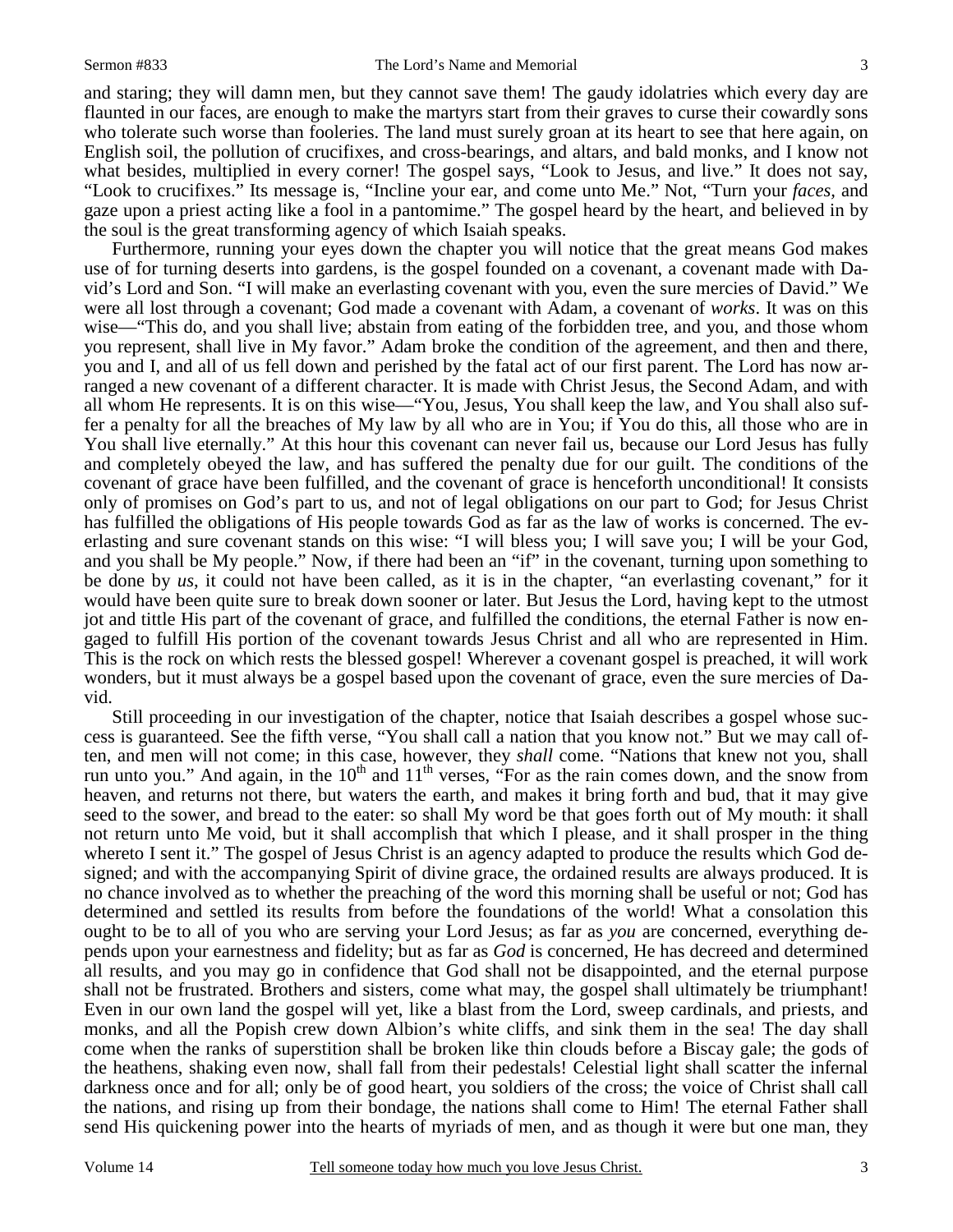shall throw their idols to the moles and to the bats, and shall turn to the Lord and live! In this is our comfort! Let this be the encouragement of every fainting laborer.

 Only one other remark. The gospel which Isaiah speaks of is one which is *very full of gracious encouragement;* were there ever more inviting words written than these: "Seek you the Lord while He may be found; call you upon Him while He is near. Let the wicked forsake his ways, and the unrighteous man his thoughts, and let him return unto the Lord, and He will have mercy upon him; and to our God, for He will abundantly pardon"? Those 8<sup>th</sup> and 9<sup>th</sup> verses—what drops of honey they are! How they must delight the trembling sinner; yes, and when we preach Christ, we are to preach Him in this spirit. Jesus did declare the judgment of God, and warn men of hell—nobody ever spoke more solemnly than He concerning the world to come and all its woes, but still, it was all in gentleness, tenderness, and pity. Men are saved not so much by threatening them, and making them to tremble with physical fear, as by gently wooing them with Jesus' mighty love, and reminding them of the great Father's pity, and the Holy Spirit's condescension. How tenderly the Lord deals with unbelieving, faint-hearted sinners; He puts language into the Bible which is so loving as almost to make fear impossible! The Holy Spirit searches for metaphors and illustrations, if I may so say, that shall by some means calm the perturbed spirit of poor tremblers. "Look," He says, "your thoughts are very dark and despairing, and you conclude that you must be lost; but My thoughts are not as your thoughts; you know not how kind a God I am; you have no idea how ready I am to forgive the past, how willing to restore My rebel child to all that he has lost through offending Me." You slander the great Father who is in heaven; you dream of Him as a tyrant; you fancy that He bears always the sword in His hand, but know that like the father in the parable, He sees returning prodigals a great way off, and when they come towards Him, He runs to meet them! His heart yearns for them, and His tongue is ready to speak words of peace. Let us, dear brothers, whether we preach in pulpits, or preach in parlors, or preach in kitchens (and I hope we preach somewhere if we know the gospel experimentally), let us always talk encouragingly to those we meet! "Knowing, therefore, the terror of the Lord"—what says the apostle?—"We persuade men." That is a much unexpected word, "persuade." You expected the passage to be, "Knowing, therefore, the terror of the Lord, we thunder at men, we threaten men." It is not so, but, "We *persuade* men." With all those terrors heavily pressing our minds, we still adopt the soft, tender, and gentle method—we tell men of the great *mercy* of God, of the preciousness of the blood of Jesus, of the power there is in the atoning sacrifice to take away human guilt, of the readiness with which a sinner at hell's gate may yet be lifted up to heaven! It is the gospel of encouragement which, after all, wins the day.

We have spent enough time in noticing the efficient agency which produces the results spoken of in the text, and must now pass on to another point.

**II.** Secondly, observe THE BENEFICIAL RESULTS OF THE GOSPEL.

 The change depicted in this verse is very radical. A little observation will convince you that it is a change in the soil. The verse does not say, "Instead of the thorn God shall *plant* the fir tree," no, but as the thorn coming up naturally by itself indicates such-and-such a condition of soil, so fir trees shall spring up by themselves spontaneously—indicating an altogether radical change in the earth beneath. Instead of the thorn, the fir tree shall come up, shall spring up *naturally*. The results and outgrowth of the soil are different, but it is clear from the use of the words, "shall come up," that the soil itself is different, too. I passed by a piece of common land yesterday; they had been enclosing it, as those rascals always will if they can, to rob the poor of their rights, and filch every morsel of green grass upon which we may freely put our feet. But I noticed that they had only *enclosed* it; they had not dug it up, nor plowed it, nor planted it; and though they had cut down the gorse, they were coming up again—of course they would, for they are a common bush, and a bit of fence or a rail could not alter them; and before long the enclosure would be as wild as the heath outside. It is not so in the text. When God encloses a heart that has laid common, does He cut down the thorns and the briers, and then plant fir trees? No. No! He so changes the *soil* that from the *ground itself*—from its own vitality there spontaneously starts up the fir tree, and the myrtle; this is a most wonderful result! You take a man and leave him at heart the same godless man; you mend his habits; you *make* him go to church, or to the meeting house; you clothe him; you break his wine bottles; you rinse his mouth out so that he does not talk so filthily, and after all that, you say, "He is now a respectable man." Ah, but if these respectabilities and appearances are only skin deep *outwardly,* you have done nothing! At least what you have done is no great wonder—there is nothing in it to be proud of. But suppose this man can be so changed that just as freely as he was apt to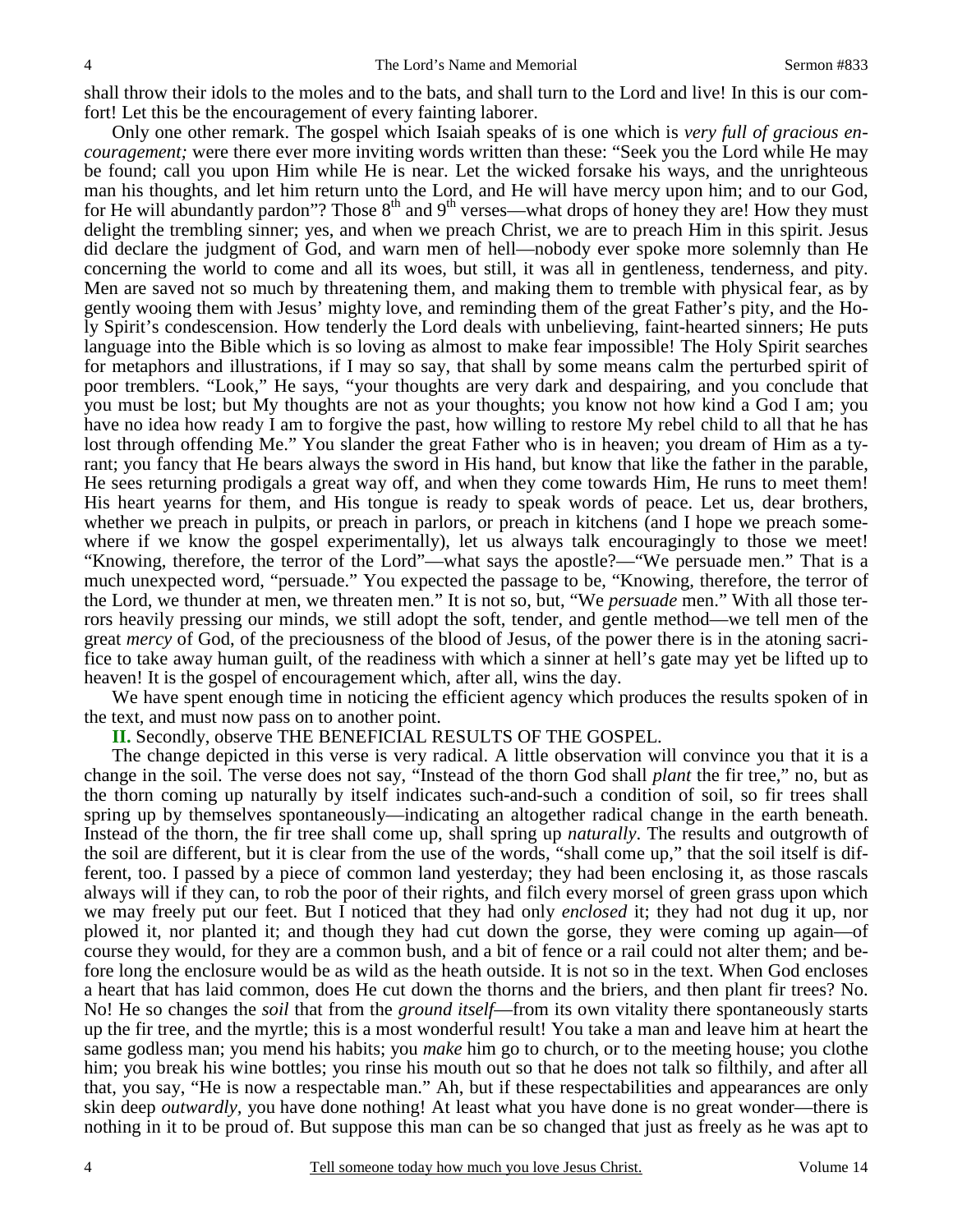curse, he now delights to pray? And suppose that just as heartily as he hated religion, he now finds pleasure in it? And just as earnestly as he sinned, he now delights to be obedient to the Lord? Ah, then this is a wonder! It is a miracle which man cannot accomplish! It is a marvel which only the grace of God can work, and which gives to God His highest glory!

 Note the poetic metaphor which describes the outward change. Originally the *natural* heart yields *thorns*. A *thorn is the conspicuous emblem of the curse*. Upon many ungodly men there is very *evidently* the curse, while upon *all* it really rests; they toil hard, but are yet impoverished. The curse of the Lord is in the house of the wicked. Drunkenness, gambling, and uncleanness always carry a curse with them; you cannot enter some men's houses without seeing on the dirty walls and the bare floor the mark of the curse; listen to them, hear them talk, and their speech betrays them; they can hardly get through a sentence without some word which indicates the curse of sin. Or, sojourn among another class of society, and you soon find the mark of the curse either in the shape of discontent, or weariness of religious exercises, or fear of death, or hatred of the gospel, or some other form. But when divine grace displays its marvelous transformation, how different is the scene! Instead of the thorn, there comes up the fir tree, a tree chosen to be used in the building of the house of God where beams of cedar and fir were abundantly to be seen! The man blesses, and magnifies now, the Most High God, and though he feels (and mourns as he feels it) some of the effects of the curse in his own corrupt nature, yet the longings of his soul are in the opposite direction, and the bent and bias of his spirit are towards the hearty and loving service of the Most High.

 Observe again, the man originally brought forth a thorn—that is, *a fruitless thing;* look at it, and see how barren it is. God gets neither prayer nor praise from the ungodly man, throughout his whole life the God who made him is forgotten; he never seeks to glorify his Maker; he perhaps looks upon that as cant. His great god is his money, and if he can increase his wealth he is satisfied. O, good God, from this unconverted man You get nothing; he is a thorn, and bears no fruit! Now, as soon as he is changed by the grace of God through the hearing of the gospel, he becomes like a fir tree! The tree here described is one of the most useful growing in the East, and so the converted man becomes useful to his God, useful to his fellow man, useful to the church, useful for spiritual things, useful to eternity!

 A thorn, too, is a *repulsive* thing; there is nothing inviting about it; nobody would choose to make it a pillow or a companion! An unconverted selfish man is frequently most repulsive; I say not so of all, for some people without Christ are persons naturally amiable, but many and many a man, especially when sin has come to a head within him, is a thorn-hedge, a churl, an unsympathizing selfish being. Sinners are as bad a company for true saints as thorns and briers would be for a naked man. "Gather not my soul with sinners, nor my life with bloody men," says the Psalmist, as if he felt their company to be too irksome to be borne. But when changed, sinners become beautiful and attractive like those stately firs which delight our eyes! Happy is that man who, though he was once like a thorn, pushing aside all Christian communion, and standing in solitary rebellion by himself, has now become one of those who fear the Lord, and speaks often one to another, even as the pine trees of the forest speak often to one another in their sacred solitude when the wind sounds through their pillared shade.

 Again, the thorn is a *ripping* thing—offending and noxious. Pass over it with naked feet, and what a laceration you receive! See how your garment is torn, and the beauty marred by the thorn! So has it been with ungodly men, when unrestrained by divine grace; like Saul of Tarsus, they breathe out vengeance against God and His people. Persecutors are rending and tearing thorns, but when saved of God, they are not the same men. That which they once pulled down, they now seek to build up, and they are now as earnest to extend the kingdom of Christ as once they were to blaspheme His name.

 As for the metaphor of the brier used in the text, it was always the emblem of *desolation*; the brier came up on the desolate walls of Babylon and Nineveh; the brier covered the land of Israel when the inhabitants were carried away captive. In how many human hearts where the gospel has not come is there desolation, sadness, despair? They want they know not what; their cries are like the cries of the dragon, and the owl amidst the broken palaces of kings—the heart is deserted of its God, and therefore deserted of all happiness.

 The brier, too, is a thing that *cumbers* the ground. It occupies the place of the palm or of the fig, and so ungodly men cumber the ground; they do no good; they occupy spheres in which others might have served God. They are altogether wasters; they rob God; they bring Him no revenue of glory.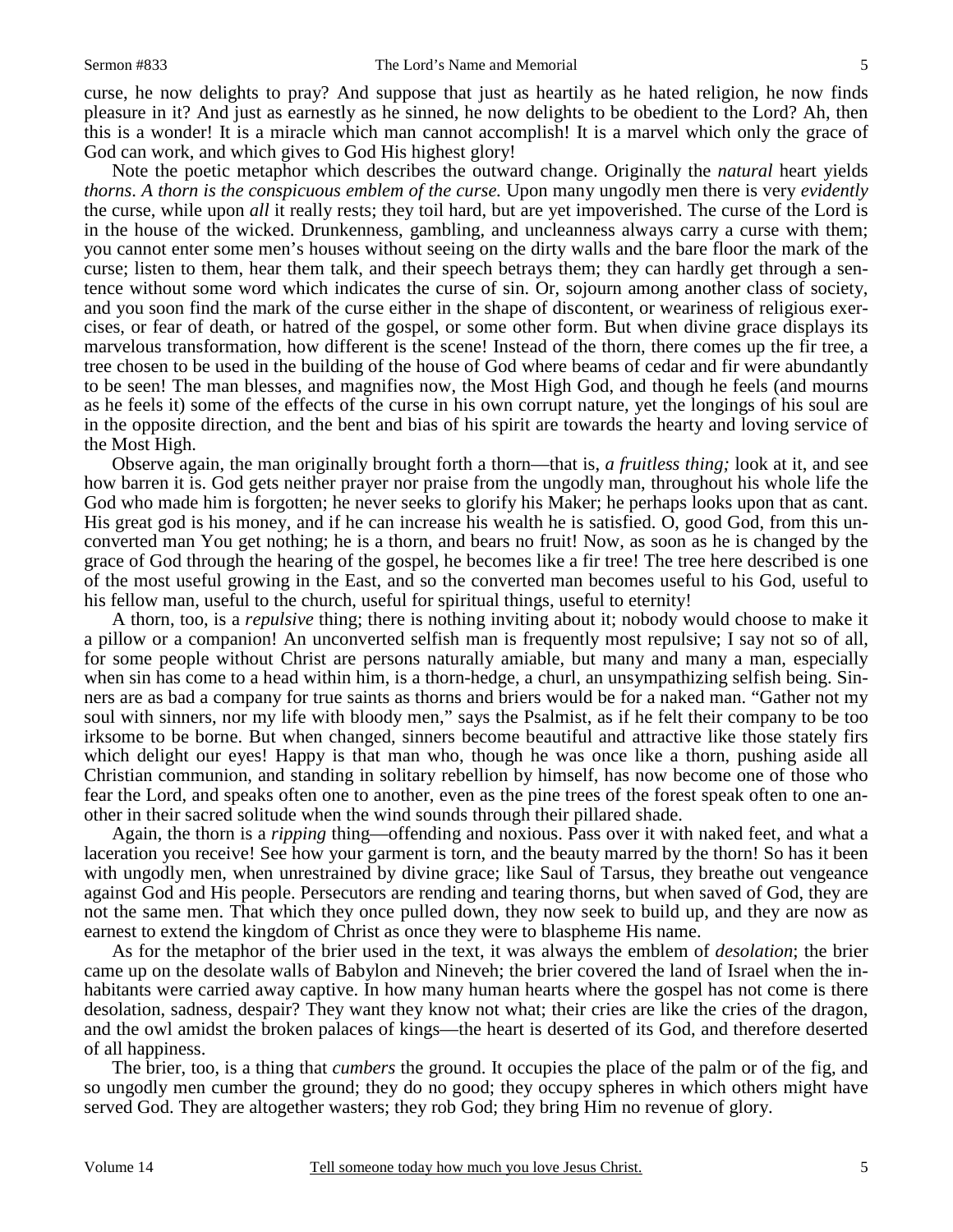The brier is soon *to be cut down,* and when cut down no use can be made of it; it is burnt, it is put away. Such is the future history of the unconverted man; his sin will bring him sorrow, and the halls of his soul shall be desolate. His life is a cumbering of the ground, and his end shall be to be utterly destroyed among the refuse things which God casts away. Blessed is such a one when God transforms him into the comely myrtle, nurtured, and tended, and cared for by the Lord—and made to celebrate the victory of all-conquering divine grace! All this the gospel does! It enters a man's heart, and finds him like a wild heath overgrown with thorns; it plows him through and through, and cross-plows him; sin is made a bitter thing to him. In the sight of the cross of Christ he is made to detest himself, that he should have treated divine love with such infamous and insolent ingratitude. And then, after the plowing comes the sowing! Living truth is cast into the furrow! Up it springs—first the blade, then the ear, and then the full corn in the ear, and God is glorified where once Satan ruled and mischief alone was worked! There are many such cases of glorious transformation in this house this morning. It is our comfort to know that if we needed proofs of our ministry, or seals to the power of the gospel, here they are. Oh, how clearly can some of us testify what divine grace has done for our souls! Blessed be the name of our God, it was not priestcraft that saved us, but we heard the good news that Christ came into the world to save *sinners,* and it exactly suited our case! We came to Jesus just as we were, and we cast ourselves on Him, and now, being saved, our great concern is to show forth His praise who has called us out of darkness into His marvelous light!

**III.** Our last exercise is to notice THE GLORIOUS ISSUE. "It shall be to the Lord for a name, for an everlasting sign that shall not be cut off."

 Jehovah might if He willed, have taken other names; He might have selected other works of His hands to be the ensigns of His glory, but He has chosen the results of the gospel to be His proudest honors! He has, if I may use such a term, staked His eternal majesty upon the effects of gospel of grace! With the heathen, *their* gods took names from what were thought to be their most glorious works. We read of Jove, the thunderer, because they imagined that he launched the bolt from his hand. They spoke of the far-darting Apollo, the rays of light flashing from the sun. They talked of the cruel Juno in the wars of Troy; each god and goddess was allotted some particular name as indicating its individuality. If Jehovah, the one and only true God, had chosen, He might have been "Jehovah, the Thunderer." We might have read of the far-darting God; we might have had Him constantly portrayed in Scripture as the terrible and avenging Lord, but He has not chosen such a name. He has not been pleased to select anything that is terrible as His peculiar glory, but that which is full of melting *mercy* and tender *pity!* The gospel of mercy to guilty sinners, the gospel of abounding mercy for abounding sin shall be His name; the gospel of hearing and living; the gospel of inclining the ear and being saved! Now, observe that the Lord was by no means necessitated to choose this to be His distinguishing sign, escutcheon, and glory. See what His arm has done in days gone by—where He made the heavens and the earth, and stretched out the firmament, and filled the channels of the great deep; might not He have said, "These shall be unto Me for a name" when He spoke, and it was done; He commanded, and it stood fast? Or if the things of earth were too insignificant, lift up your eyes on high, and behold who has created all *these* things! Those ponderous orbs which move in majesty—has not He made them all? If He had willed it, as He made those stars whose distance and magnitude are utterly inconceivable by us, might not He have said, "These shall be unto the Lord for a name"? We are told by astronomers, and we do not doubt it, that the whole of the fixed stars visible by the telescope may be possibly nothing more than a little group somewhere in an obscure corner of the universe occupying a space perfectly inconceivable for immensity! They may yet be as the small dust of the balance compared with the whole of God's works. If it is so, and God has made worlds without number filled with countless inhabitants, all of which sound forth His praise, He might have said, "This creation which I have finished shall be to Me for a name." But it is not so; the Lord has not chosen *Creation* to be His distinguishing glory! Beloved, there is the world of providence, and in that providence there are wheels within wheels evolving marvels of manifold wisdom; surely these might have been to the Lord for a name, and for an everlasting sign, but it is not so declared. Those mighty acts which we read of in sacred story—surely these might have been unto God for a name! When He laid bare His arm, and crushed the pride of Pharaoh, do you Hear Miriam's timbrel? Can you not, even now, catch the exulting strains of Israel's song, "Sing unto the Lord, for He has triumphed gloriously; the horse and his rider has He cast into the sea"? Surely, this might be to Jehovah for a name, but it is not so recorded! The leading of His people through the wilderness, when He fed them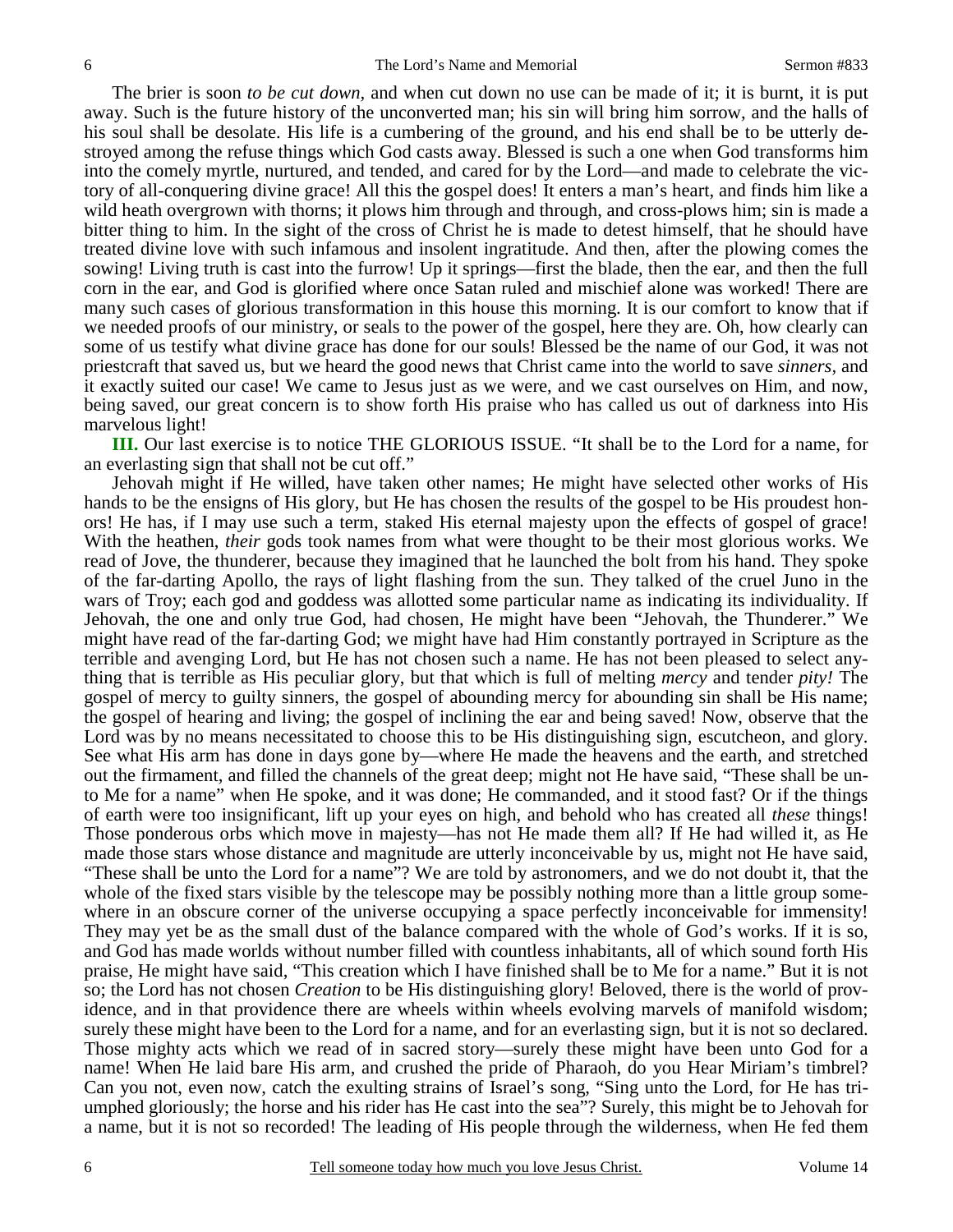with manna dropping like dew from heaven; or the destruction of the inhabitants of Palestine, when He made the heathen kings to flee before the Israelites; or the overthrow of Sennacherib; or those 10,000 mighty wonders worked by Him, whose mercy endures forever—surely these might have been called His name, but it is not so!

 Turn your thoughts, for a moment, from that which we have seen with our eyes, and heard with our ears, and think of another world. There is a land of spirits, where weeping rules the day. No, let me amend my speech—where lamentation rules the night, unbroken by glimpse of light! There lay the enemies of God, defeated and bound in chains; deep in the awful dungeons lie the princes and kings who said of the royal Son, "Let us break His bands asunder." Behold the boasters! They are abject slaves in the lowest hell! There lie the cruel persecutors of the church—wicked popes, proud cardinals, lascivious monks, and lying priests—what a heap of fuel for the fire! There, too, are the nations that forgot God, and the myriads who hated and despised Him. See how Jehovah has conquered! See how all His enemies are overthrown! See how His foot falls heavily upon them all, crushing them eternally! How terribly He tears them in pieces, and there is none to deliver! An Alexander or a Napoleon might carve their names in conquest, and write up their glory in crimson lines of blood; and shall not the awful Jehovah who will by no means spare the guilty; shall He not make this to Himself to be a name? Not so, says the text, not so! MERCY is His name! PARDON is His glory! FORGIVENESS of men is His everlasting sign! Brothers and sisters, observe that there is nothing material which God takes to be His glory, because although He made materialism, it is far beneath Him, and not to be gloried in. God is a *Spirit*, and His highest glory must always come from the *spiritual* world. To find Rome built of brick, and leave it built of marble is a fit triumph for mortal man—but there is nothing in the loftiest material work worthy of an immortal spirit! What is the difference between stone and marble, after all? Both shall pass away, and when the desolating wave rolls up, marble and brick shall alike be overthrown by its shock. God has made fairer things than these, and worked mightier miracles than all the pomp of kings can imagine, or the skill of art can execute! And He delights not in material things; His name rises from a *spiritual* conquest—the gospel reigning in men's hearts! Observe further, that out of spiritual things God has selected as His special fame a very peculiar case. He has not made unfallen spirits to be to Him for a name; there are probably many orders of beings who were never tempted; they are unconscious of anything like evil; they are always holy, they cannot be otherwise than pure. And while these spotless beings honor and glorify God, He has not selected *them* to be to Him for a name; pure, untried, untempted virtue is fair, but there is something yet nobler! There are angels that have been tempted but did *not* fall—these are the elect angels, who when Satan fell, preserved their integrity—faithful among the faithless. They did well not to sin; they did better than Adam, who did sin, and yet these ever-faithful servants are not called a name unto God or an everlasting sign!

 But see, He has selected creatures who know good and evil, and know them both by experience, and he has selected these fallen and defiled beings! He has entered into the arena of their hearts, and in them He has fought foot to foot the battle of love against moral evil! And His love has conquered! And therefore to have won that creature once so enslaved to evil; to have overcome sin by the power of His love; to have brought His creature back by His grace to perfection, He reckons a greater honor than even to have upheld an angel or made a world! The Lord has given evil a great opportunity. He has thrown down the gage of battle to it, and said, "Do your worst." He has allowed it to entrench itself in the very *nature* of man; He has allowed man to be a prey to the machinations of Satan, and a slave to his own lusts, and yet He has delivered him, and brought him to His feet! The Lord has ceded to the hosts of evil for ages, all the wisdom of the world—its riches, its pomp, and greatness; and He has put down in the world a humble man—despised, rejected and nailed to the cross. And He has sent out, as followers of that man, feeble men with no weapons but their tongues and their hearts, and no power except the force of the truth of God, and the aid of the Holy Spirit. And yet the Lord has overthrown Satan, utterly worsted and destroyed him! And the archangel of truth has put His foot upon his neck. Moral evil has been defeated by the love of God! In the hearts of tens of thousands of men who believe in Jesus, evil has had the fullest sway, but it has been dethroned; it has been cast from its royalty; its hands have been bound; it has been lashed to the chariot wheels of Christ, and He has led its captivity captive. Now, THIS is what is, "unto God for a name, for an everlasting sign that shall not be cut off."

 The Lord has acted wisely, as He always does, in selecting such a matter as this to be His name—to be a display of Himself, because it is *everlasting*. God might have made materialism everlasting if He